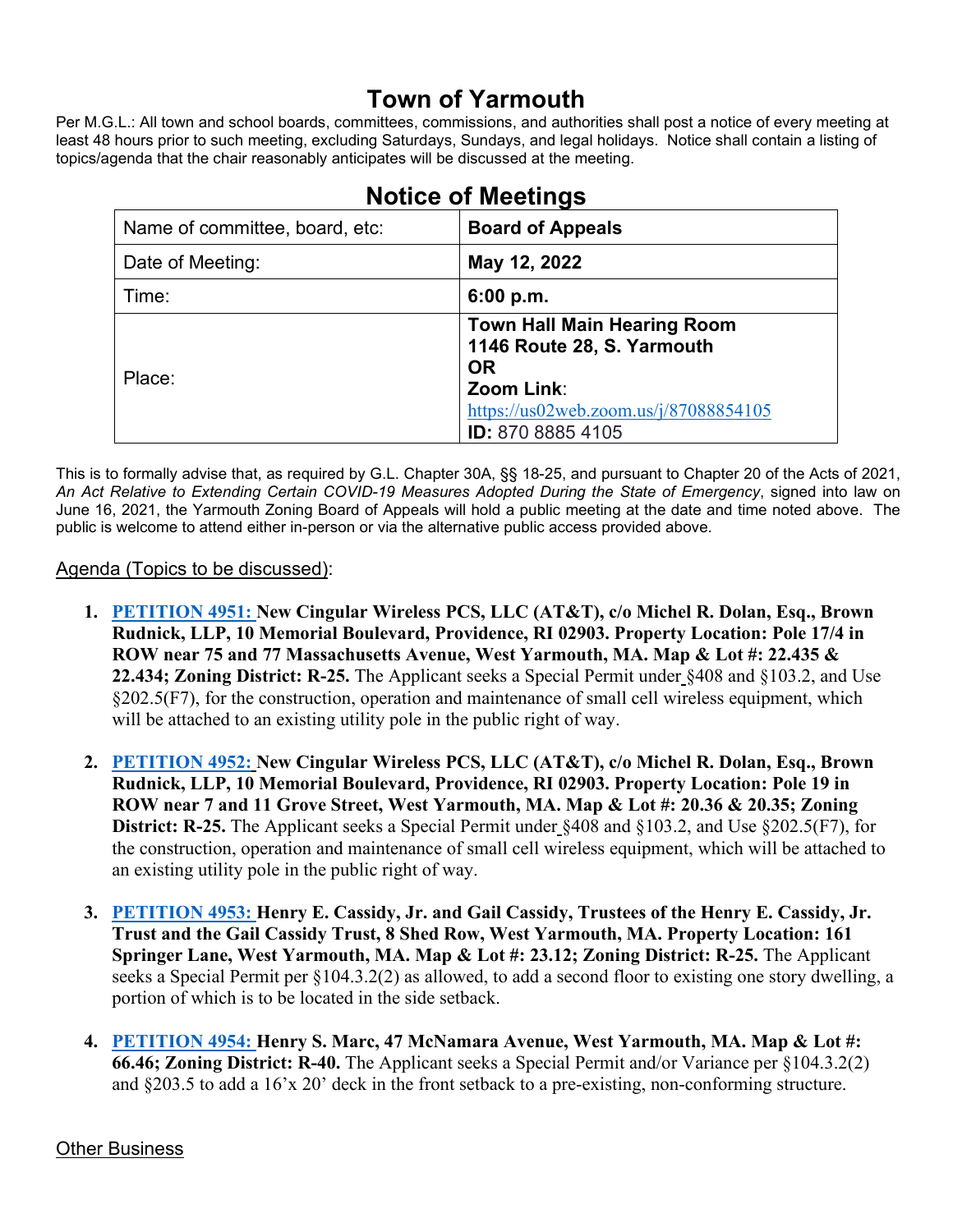- 1. Rules and Regulations Update and Vote
- 2. Election of Officers

| Posted By (Name): | Karen M. Greene |
|-------------------|-----------------|
| Signature:        | Karen M. Greene |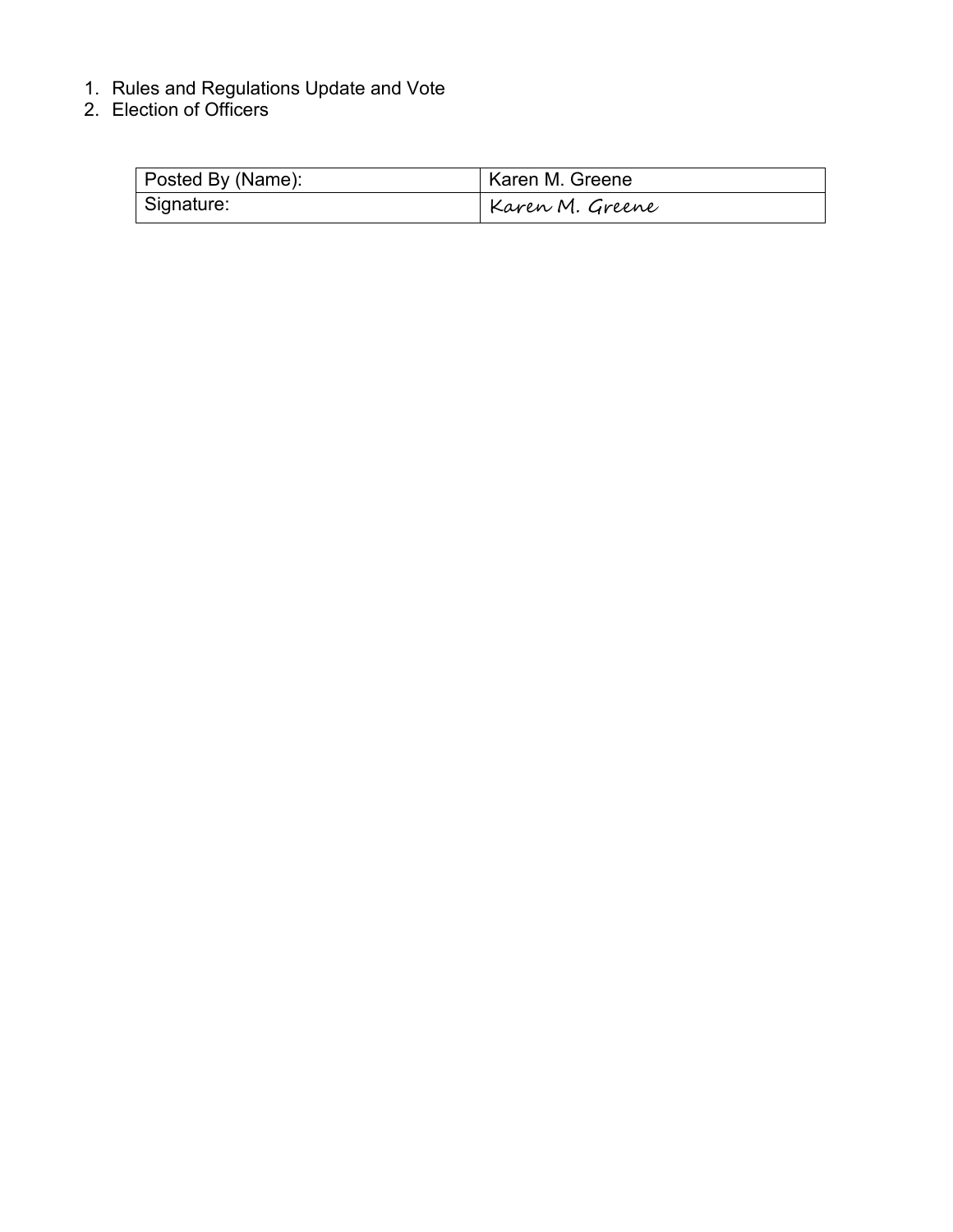**VARMOUTH TOWN CLERK** 

## **Town of Yarmouth**

'22MAY6PN1:26 REC

Per M.G.L.: All town and school boards, committees, commissions, and authorities shall post a notice of every meeting at least 48 hours prior to such meeting, excluding Saturdays, Sundays, and legal holidays. Notice shall contain a listing of topics/agenda that the chair reasonably anticipates will be discussed at the meeting.

| <b>Notice of Meetings</b>      |                                                                                                                                                           |
|--------------------------------|-----------------------------------------------------------------------------------------------------------------------------------------------------------|
| Name of committee, board, etc: | <b>Board of Appeals</b>                                                                                                                                   |
| Date of Meeting:               | May 12, 2022                                                                                                                                              |
| Time:                          | 6:00 p.m.                                                                                                                                                 |
| Place:                         | <b>Town Hall Main Hearing Room</b><br>1146 Route 28, S. Yarmouth<br><b>OR</b><br>Zoom Link:<br>https://us02web.zoom.us/j/87088854105<br>ID: 870 8885 4105 |

This is to formally advise that, as required by G.L. Chapter 30A, §§ 18-25, and pursuant to Chapter 20 of the Acts of 2021, An Act Relative to Extending Certain COVID-19 Measures Adopted During the State of Emergency, signed into law on June 16, 2021, the Yarmouth Zoning Board of Appeals will hold a public meeting at the date and time noted above. The public is welcome to attend either in-person or via the alternative public access provided above.

#### Agenda (Topics to be discussed):

- 1. PETITION 4951: New Cingular Wireless PCS, LLC (AT&T), c/o Michel R. Dolan, Esq., Brown Rudnick, LLP, 10 Memorial Boulevard, Providence, RI 02903. Property Location: Pole 17/4 in ROW near 75 and 77 Massachusetts Avenue, West Yarmouth, MA. Map & Lot #: 22.435 & 22.434; Zoning District: R-25. The Applicant seeks a Special Permit under §408 and §103.2, and Use §202.5(F7), for the construction, operation and maintenance of small cell wireless equipment, which will be attached to an existing utility pole in the public right of way.
- 2. PETITION 4952: New Cingular Wireless PCS, LLC (AT&T), c/o Michel R. Dolan, Esq., Brown Rudnick, LLP, 10 Memorial Boulevard, Providence, RI 02903. Property Location: Pole 19 in ROW near 7 and 11 Grove Street, West Yarmouth, MA. Map & Lot #: 20.36 & 20.35; Zoning **District: R-25.** The Applicant seeks a Special Permit under  $§408$  and  $§103.2$ , and Use  $§202.5(F7)$ , for the construction, operation and maintenance of small cell wireless equipment, which will be attached to an existing utility pole in the public right of way.
- 3. PETITION 4953: Henry E. Cassidy, Jr. and Gail Cassidy, Trustees of the Henry E. Cassidy, Jr. Trust and the Gail Cassidy Trust, 8 Shed Row, West Yarmouth, MA. Property Location: 161 Springer Lane, West Yarmouth, MA. Map & Lot #: 23.12; Zoning District: R-25. The Applicant seeks a Special Permit per §104.3.2(2) as allowed, to add a second floor to existing one story dwelling, a portion of which is to be located in the side setback.
- 4. PETITION 4954: Henry S. Marc, 47 McNamara Avenue, West Yarmouth, MA. Map & Lot #: 66.46; Zoning District: R-40. The Applicant seeks a Special Permit and/or Variance per §104.3.2(2) and  $\S203.5$  to add a  $16x20$  deck in the front setback to a pre-existing, non-conforming structure.